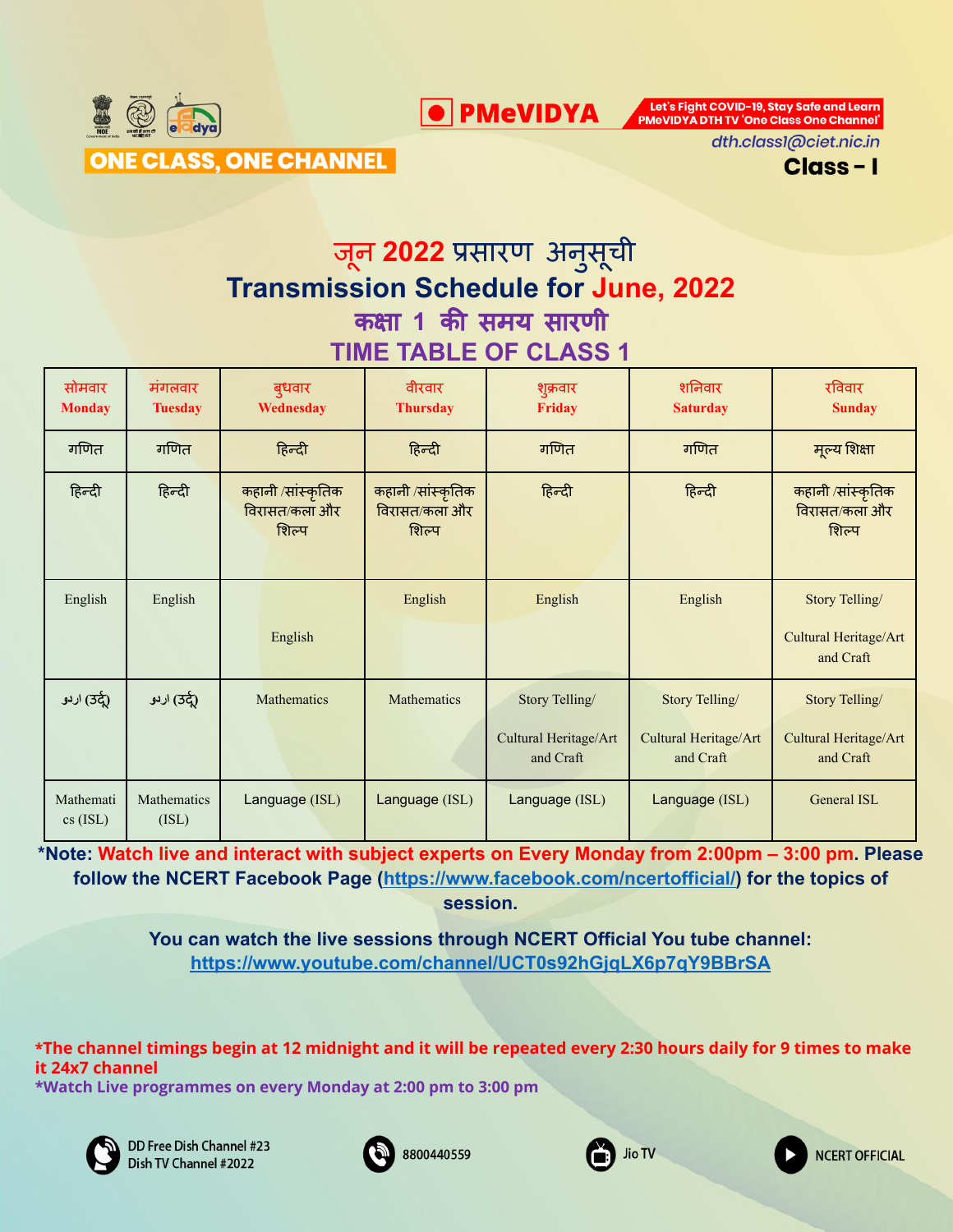

Let's Fight COVID-19, Stay Safe and Learn<br>PMeVIDYA DTH TV 'One Class One Channel'

dth.class1@ciet.nic.in

Class-I

#### **To see the exact timings of the programmes: [https://www.swayamprabha.gov.in/index.php/program/current\\_se/23](https://www.swayamprabha.gov.in/index.php/program/current_se/23)**

**O** PMeVIDYA

| विषय               | कार्यक्रम का शीर्षक                          | माध्यम        | अवधि            |
|--------------------|----------------------------------------------|---------------|-----------------|
| <b>Subject</b>     | <b>Title of the Topic</b>                    | <b>Medium</b> | <b>Duration</b> |
|                    |                                              |               |                 |
|                    | 01 june 2022                                 |               |                 |
|                    |                                              |               |                 |
| हिन्दी             | पाठ -5 : पकोड़ी                              | हिन्दी        | 0:06:57         |
| English            | Unit -5: Merry-Go-Round                      | English       | 0:10:12         |
| कहानी              | ईदगाह                                        | हिन्दी        | 0:28:19         |
| <b>Mathematics</b> | Chp-5: Number from Ten to Twenty             | English       | 0:25:08         |
| कला और शिल्प       | बबलू की नाव                                  | हिन्दी        | 0:20:55         |
| English (ISL)      | Unit -5: Merry-Go-Round                      | English       | 0:05:02         |
| कला और शिल्प       | टर्रम टू $-1$                                | हिन्दी        | 0:22:58         |
|                    | Chp 6: Animals and Birds & Chp 7: Fruits and |               |                 |
| English (ISL)      | Vegetables                                   | English       | 0:09:17         |
| हिन्दी (ISL)       | पाठ $-5$ : पकौड़ी                            | हिन्दी        | 0:09:04         |
|                    | 02 june 2022                                 |               |                 |
| हिन्दी             | पाठ $-5$ : पकौड़ी                            | हिन्दी        | 0:06:57         |
| General            | Personal safety                              | English       | 0:16:09         |
| English            | Unit -5: Merry-Go-Round                      | English       | 0:10:12         |
| कहानी              | ईदगाह                                        | हिन्दी        | 0:28:19         |
| <b>Mathematics</b> | Chp-5: Number from Ten to Twenty             | English       | 0:27:49         |
| कला और शिल्प       | टर्रम टू – 1                                 | हिन्दी        | 0:22:58         |
| English (ISL)      | Unit -5: Merry-Go-Round                      | English       | 0:05:02         |

**\*The channel timings begin at 12 midnight and it will be repeated every 2:30 hours daily for 9 times to make it 24x7 channel**







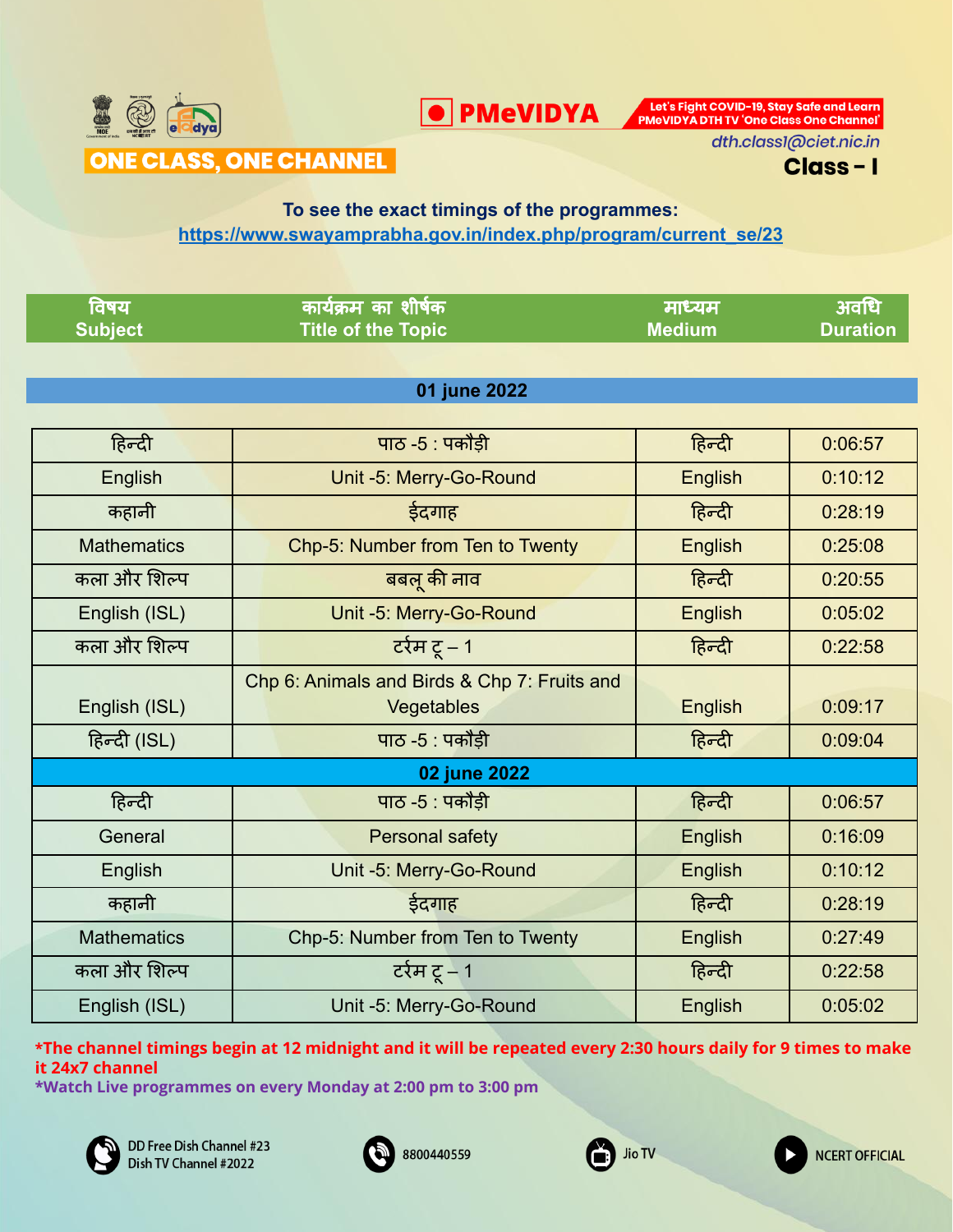

Let's Fight COVID-19, Stay Safe and Learn<br>PMeVIDYA DTH TV 'One Class One Channel'

### ONE CLASS, ONE CHANNEL

dth.class1@ciet.nic.in



|                | Chp 6: Animals and Birds & Chp 7: Fruits and |         |         |
|----------------|----------------------------------------------|---------|---------|
| English (ISL)  | Vegetables                                   | English | 0:09:17 |
| हिन्दी (ISL)   | पाठ $-5$ : पकौड़ी                            | हिन्दी  | 0:09:04 |
|                | 03 june 2022                                 |         |         |
| गणित           | पाठ - 5: दस से बीस तक की संख्याएँ            | हिन्दी  | 0:25:10 |
| हिन्दी         | पाठ -5 : पकौड़ी -1                           | हिन्दी  | 0:14:15 |
| कहानी          | Meena - Who is Afraid of the Bully           | हिन्दी  | 0:12:15 |
| English        | Unit -5: Merry-Go-Round                      | English | 0:14:31 |
| कला और शिल्प   | र्टरम टू – 2                                 | हिन्दी  | 0:22:01 |
| English (ISL)  | Unit -5: Merry-Go-Round                      | English | 0:05:02 |
|                | Chp 6: Animals and Birds & Chp 7: Fruits and |         |         |
| English (ISL)  | Vegetables                                   | English | 0:09:17 |
| कला और शिल्प   | बबलू की नाव                                  | हिन्दी  | 0:20:55 |
| हिन्दी (ISL)   | पाठ -5 : पकौड़ी                              | हिन्दी  | 0:09:04 |
|                | 04 june 2022                                 |         |         |
| गणित           | पाठ - 5: दस से बीस तक की संख्याएँ            | हिन्दी  | 0:25:10 |
| General (CWSN) | <b>Chuskit goes to School</b>                | English | 0:07:54 |
| हिन्दी         | पाठ -5 : पकौड़ी -1                           | हिन्दी  | 0:14:15 |
| English        | Unit -5: Merry-Go-Round                      | English | 0:14:31 |
| कला और शिल्प   | र्टरम टू – 2                                 | हिन्दी  | 0:22:01 |
| English (ISL)  | Unit -5: Merry-Go-Round                      | English | 0:05:02 |
| कहानी          | ईदगाह                                        | हिन्दी  | 0:28:19 |
|                | Chp 6: Animals and Birds & Chp 7: Fruits and |         |         |
| English (ISL)  | Vegetables                                   | English | 0:09:17 |
| हिन्दी (ISL)   | पाठ -5 : पकौड़ी                              | हिन्दी  | 0:09:04 |

**\*The channel timings begin at 12 midnight and it will be repeated every 2:30 hours daily for 9 times to make it 24x7 channel**







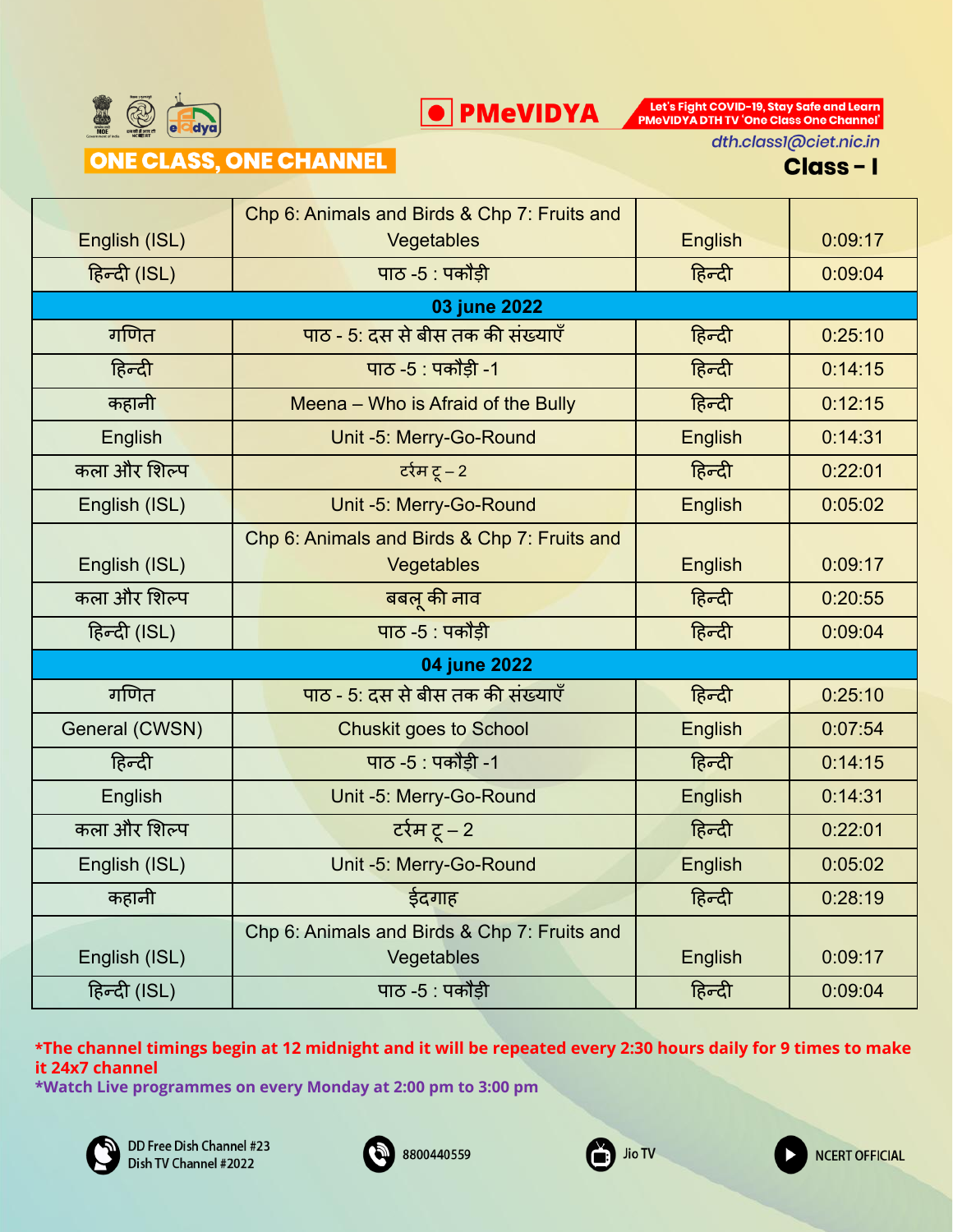

Let's Fight COVID-19, Stay Safe and Learn<br>PMeVIDYA DTH TV 'One Class One Channel'

#### ONE CLASS, ONE CHANNEL

dth.class1@ciet.nic.in

Class-I

**NCERT OFFICIAL** 

| कक्षा 1        | पाठ -5 : पकोड़ी                             | हिन्दी         | 0:09:04 |  |  |
|----------------|---------------------------------------------|----------------|---------|--|--|
| 05 june 2022   |                                             |                |         |  |  |
| General        | Meena $-3$ : Saving the Life                | हिन्दी         | 0:13:28 |  |  |
| कहानी          | Meena - 8 Meena's Three Wishes              | हिन्दी         | 0:18:11 |  |  |
| कहानी          | ईदगाह                                       | हिन्दी         | 0:28:19 |  |  |
| General        | Aao Sair Karen Nalanda                      | हिन्दी         | 0:05:15 |  |  |
| सामान्य        | आओ स्कूल चलें हम                            | हिन्दी         | 0:05:32 |  |  |
| कहानी          | रंगा सियार                                  | हिन्दी         | 0:07:13 |  |  |
| General        | <b>Colours Around Us</b>                    | <b>English</b> | 0:14:25 |  |  |
| कहानी          | बिल्ली का पंजा                              | हिन्दी         | 0:17:56 |  |  |
| कहानी          | ताजमहल                                      | हिन्दी         | 0:10:07 |  |  |
| कला और शिल्प   | Toys from Trash: Bunny Rabbit               | हिन्दी         | 0:03:12 |  |  |
| General (CWSN) | Who will be Ningthou                        | English        | 0:13:09 |  |  |
|                | 06 june 2022                                |                |         |  |  |
| गणित           | पाठ - 5: दस का बंडल और 10-20 तक की गिनती -1 | हिन्दी         | 0:04:44 |  |  |
| गणित           | पाठ - 5: दस का बंडल और 10-20 तक की गिनती -2 | हिन्दी         | 0:03:31 |  |  |
| गणित           | पाठ - 5: दस का बंडल और 10-20 तक की गिनती -3 | हिन्दी         | 0:03:57 |  |  |
| General (CWSN) | <b>Chuskit goes to School</b>               | English        | 0:07:54 |  |  |
| हिन्दी         | पाठ -5 : पकौड़ी -2                          | हिन्दी         | 0:17:21 |  |  |
| कला और शिल्प   | र्टरम टू – 3                                | हिन्दी         | 0:21:54 |  |  |
| English        | Unit -5: Circle                             | English        | 0:09:54 |  |  |
| कला और शिल्प   | आओ खिलौने बनाएं                             | हिन्दी         | 0:25:25 |  |  |
| Urdu           | Chap 5: Huroof e Tahajii-5                  | <b>Urdu</b>    | 0:28:02 |  |  |
| Maths (ISL)    | Chp-5: Number from Ten to Twenty-1          | English        | 0:14:35 |  |  |

**\*The channel timings begin at 12 midnight and it will be repeated every 2:30 hours daily for 9 times to make it 24x7 channel**





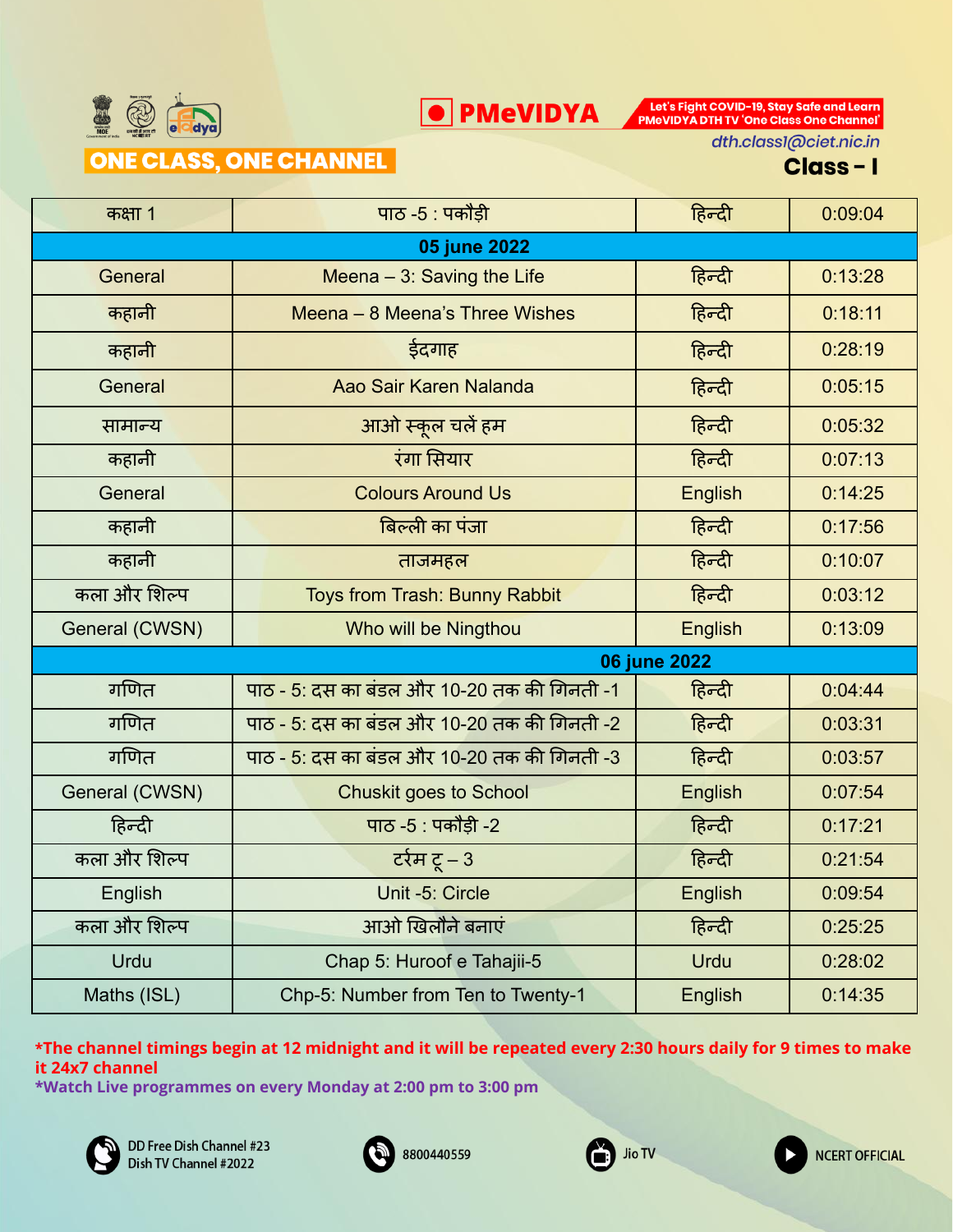

Let's Fight COVID-19, Stay Safe and Learn<br>PMeVIDYA DTH TV 'One Class One Channel'

### **ONE CLASS, ONE CHANNEL**

dth.class1@ciet.nic.in

Class-I

| General            | <b>Foundation Literacy and Numeracy (FLN)</b>           | <b>English</b> | 0:03:46 |
|--------------------|---------------------------------------------------------|----------------|---------|
| Class 1            | Chp-5: Number from Ten to Twenty-1                      | <b>English</b> | 0:14:35 |
|                    | 07 june 2022                                            |                |         |
| कला और शिल्प       | बबलू की नाव                                             | हिन्दी         | 0:20:55 |
| गणित               | पाठ - 5: 10-20 तक की संख्याओं के स्थानीय मान            | हिन्दी         | 0:04:50 |
| गणित               | पाठ - 5: 10-20 तक की संख्याओं के स्थानीय मान<br>$-1$    | हिन्दी         | 0:04:01 |
| गणित               | पाठ - 5: 10-20 तक की संख्याओं के स्थानीय मान<br>$-2$    | हिन्दी         | 0:04:06 |
| हिन्दी             | पाठ -5 : पकौड़ी -2                                      | हिन्दी         | 0:17:21 |
| कला और शिल्प       | टर्रम टू – 4                                            | हिन्दी         | 0:24:03 |
| English            | Unit -5: Circle                                         | English        | 0:09:54 |
| कहानी              | हुद हुद                                                 | हिन्दी         | 0:09:09 |
| Urdu               | Chap 5: Huroof e Tahajii-5                              | Urdu           | 0:28:02 |
| Maths (ISL)        | Chp-5: Number from Ten to Twenty-2                      | English        | 0:14:32 |
|                    | 08 june 2022                                            |                |         |
| हिन्दी             | पाठ -5 : पकौड़ी - 3: अक्षर "ग"                          | हिन्दी         | 0:11:59 |
| कला और शिल्प       | टर्रम टू – 5                                            | हिन्दी         | 0:22:22 |
| English            | Unit -5: Circle                                         | <b>English</b> | 0:09:54 |
| कहानी              | ईदगाह                                                   | हिन्दी         | 0:28:19 |
| <b>Mathematics</b> | Chp-5 : Bundles of 10s and counting from<br>$10-20 - 1$ | English        | 0:04:41 |
| <b>Mathematics</b> | Chp-5 : Bundles of 10s and counting from<br>$10-20 - 2$ | English        | 0:03:30 |
| <b>Mathematics</b> | Chp-5 : Bundles of 10s and counting from<br>$10-20 - 3$ | English        | 0:03:53 |

**\*The channel timings begin at 12 midnight and it will be repeated every 2:30 hours daily for 9 times to make it 24x7 channel**







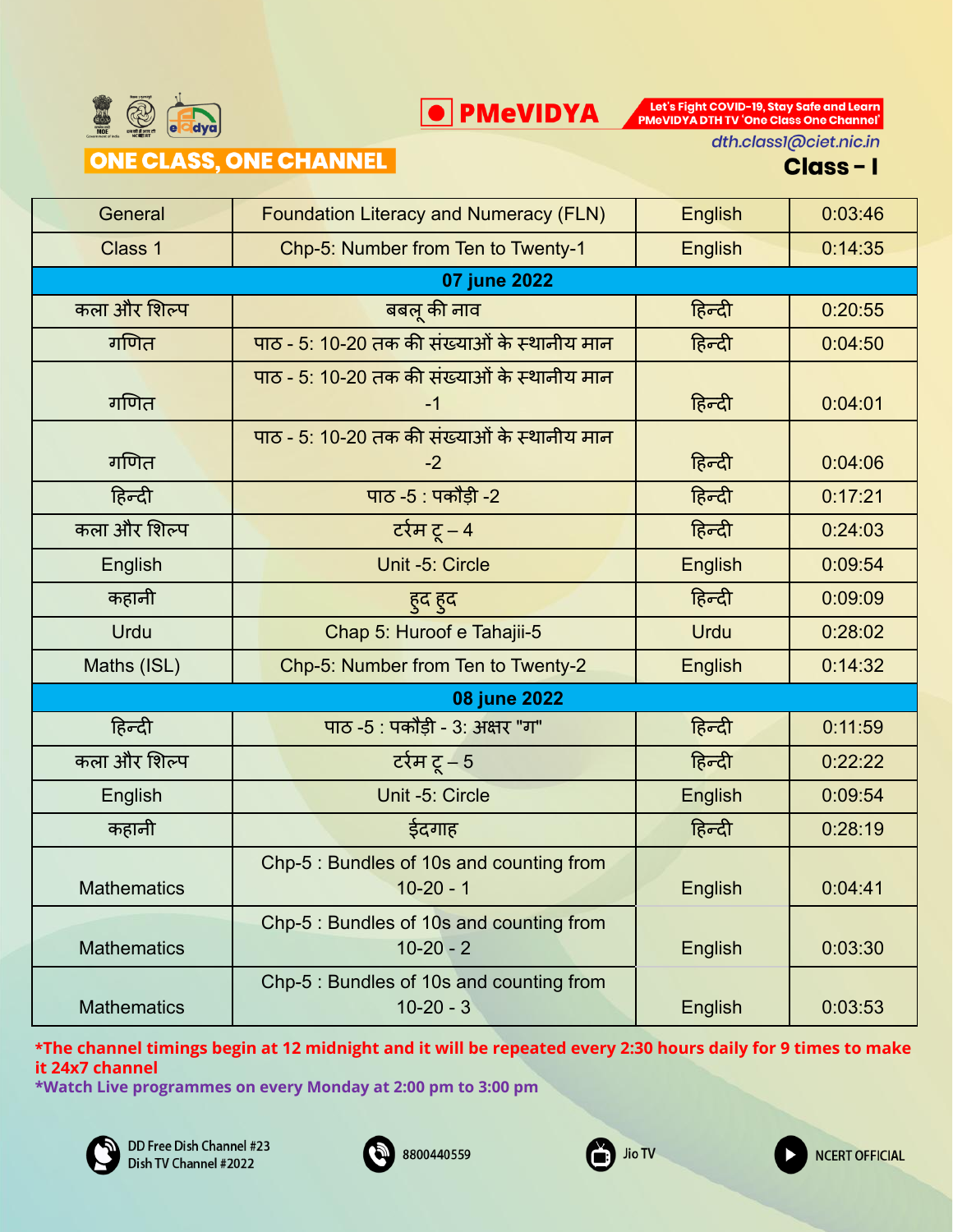

Let's Fight COVID-19, Stay Safe and Learn<br>PMeVIDYA DTH TV 'One Class One Channel'

### ONE CLASS, ONE CHANNEL

dth.class1@ciet.nic.in

Class-I

**NCERT OFFICIAL** 

| कहानी              | Meena - 8 Meena's Three Wishes                             | हिन्दी         | 0:18:11 |  |  |
|--------------------|------------------------------------------------------------|----------------|---------|--|--|
| सामान्य            | व्यक्तिगत सुरक्षा                                          | हिन्दी         | 0:18:22 |  |  |
| English (ISL)      | Chp 6: Animals and Birds & Chp 7: Fruits and<br>Vegetables | <b>English</b> | 0:09:17 |  |  |
| हिन्दी (ISL)       | पाठ - $5:$ पकौड़ी                                          | हिन्दी         | 0:09:04 |  |  |
| कहानी              | Meena: I Am Meena                                          | हिन्दी         | 0:15:22 |  |  |
|                    |                                                            | 09 june 2022   |         |  |  |
| हिन्दी             | पाठ -5 : पकौड़ी - 3: अक्षर "ग"                             | हिन्दी         | 0:11:59 |  |  |
| कला और शिल्प       | टर्रम टू – 5                                               | हिन्दी         | 0:22:22 |  |  |
| English            | Unit -5: Circle                                            | English        | 0:15:49 |  |  |
| कला और शिल्प       | Toys from Trash: Balancing Butterfly                       | हिन्दी         | 0:01:30 |  |  |
| <b>Mathematics</b> | Chp-5 : Place value for numbers from 10-20                 | <b>English</b> | 0:04:49 |  |  |
| <b>Mathematics</b> | Chp-5 : Place value for numbers from 10-20 - 1             | English        | 0:04:01 |  |  |
| <b>Mathematics</b> | Chp-5 : Place value for numbers from 10-20 - 2             | <b>English</b> | 0:04:06 |  |  |
| कला और शिल्प       | आओ खिलौने बनाएं                                            | हिन्दी         | 0:25:25 |  |  |
| English (ISL)      | Unit -5: Circle                                            | English        | 0:12:13 |  |  |
| English (ISL)      | Chp 6: Animals and Birds & Chp 7: Fruits and<br>Vegetables | <b>English</b> | 0:09:17 |  |  |
| हिन्दी (ISL)       | पाठ -5 : पकौड़ी                                            | हिन्दी         | 0:09:04 |  |  |
| General            | <b>Personal safety</b>                                     | <b>English</b> | 0:16:09 |  |  |
| 10 june 2022       |                                                            |                |         |  |  |
| गणित               | पाठ - 5: 10-20 तक की संख्याओं की तुलना -1                  | हिन्दी         | 0:04:37 |  |  |
| गणित               | पाठ - 5: 10-20 तक की संख्याओं की तुलना -2                  | हिन्दी         | 0:05:01 |  |  |
| गणित               | पाठ - 5: 10-20 तक की संख्याओं की तुलना -3                  | हिन्दी         | 0:04:15 |  |  |
| कहानी              | Meena - Who is Afraid of the Bully                         | हिन्दी         | 0:12:15 |  |  |

**\*The channel timings begin at 12 midnight and it will be repeated every 2:30 hours daily for 9 times to make it 24x7 channel**





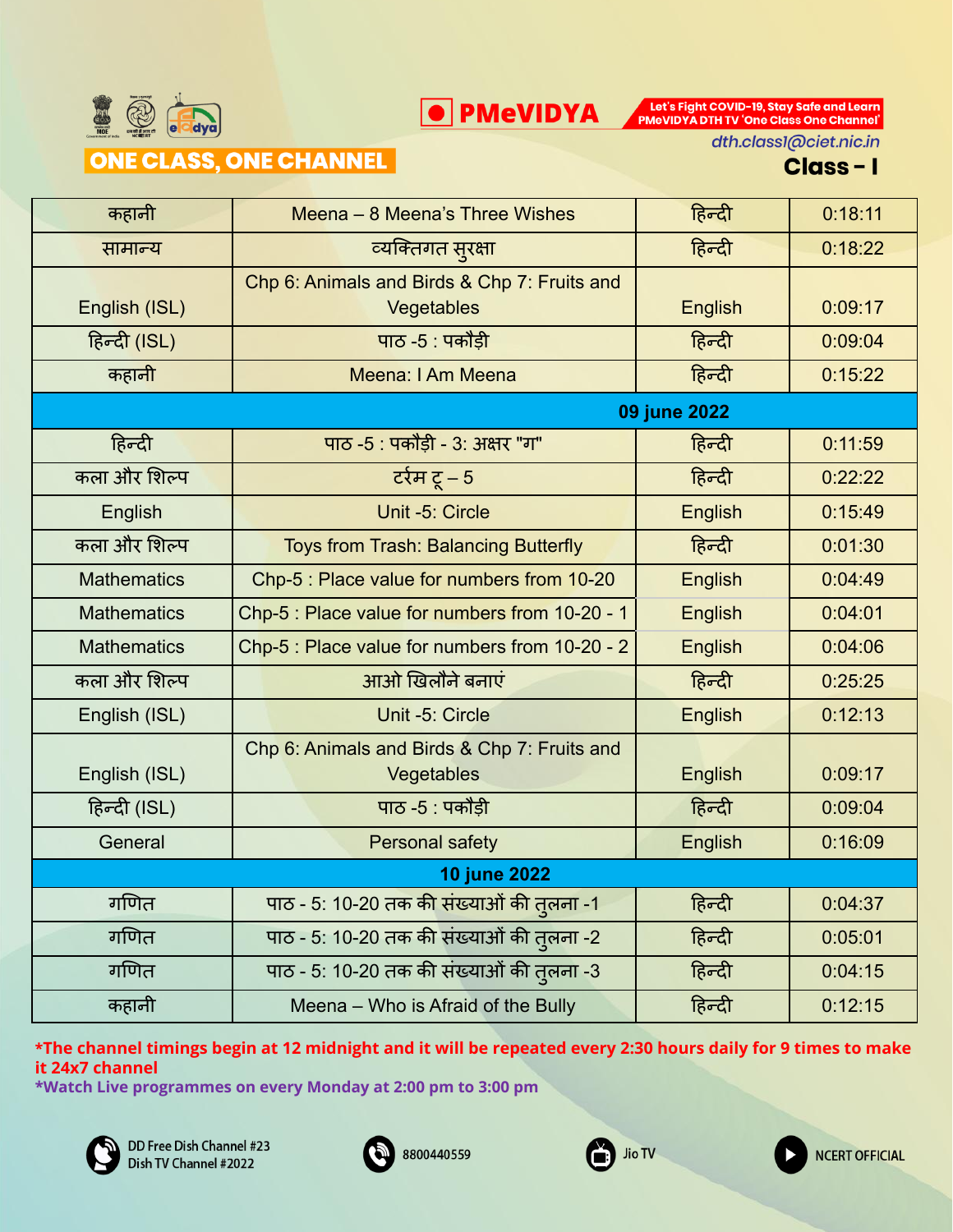

#### **ONE CLASS, ONE CHANNEL**

Let's Fight COVID-19, Stay Safe and Learn<br>PMeVIDYA DTH TV 'One Class One Channel'

dth.class1@ciet.nic.in

| हिन्दी              | पाठ -5 : पकौड़ी                                            | हिन्दी         | 0:23:18 |  |  |
|---------------------|------------------------------------------------------------|----------------|---------|--|--|
| कला और शिल्प        | टर्रम टू – 6                                               | हिन्दी         | 0:22:54 |  |  |
| English             | Unit -5: Circle                                            | <b>English</b> | 0:15:49 |  |  |
| English (ISL)       | Unit -5: Circle                                            | <b>English</b> | 0:12:13 |  |  |
| सामान्य             | व्यक्तिगत सुरक्षा                                          | हिन्दी         | 0:18:22 |  |  |
| English (ISL)       | Chp 6: Animals and Birds & Chp 7: Fruits and<br>Vegetables | <b>English</b> | 0:09:17 |  |  |
| हिन्दी (ISL)        | पाठ - $5:$ पकौड़ी                                          | हिन्दी         | 0:09:04 |  |  |
|                     | 11 june 2022                                               |                |         |  |  |
| हिन्दी              | पाठ -5 : पकौड़ी                                            | हिन्दी         | 0:23:18 |  |  |
| कहानी               | Meena - 8 Meena's Three Wishes                             | हिन्दी         | 0:18:11 |  |  |
| गणित                | पाठ - 5 : 10 से 20 तक की संख्याओं का जोड़                  | हिन्दी         | 0:03:38 |  |  |
| गणित                | पाठ - 5 : 10 से 20 तक की संख्याओं का जोड़ -1               | हिन्दी         | 0:03:22 |  |  |
| गणित                | पाठ - 5 : 10 से 20 तक की संख्याओं का जोड़ -2               | हिन्दी         | 0:02:46 |  |  |
| English             | Unit -5: Circle                                            | <b>English</b> | 0:15:49 |  |  |
| कला और शिल्प        | र्टरम टू – 6                                               | हिन्दी         | 0:22:54 |  |  |
| English (ISL)       | Unit -5: Circle                                            | English        | 0:12:13 |  |  |
| English (ISL)       | Chp 6: Animals and Birds & Chp 7: Fruits and<br>Vegetables | <b>English</b> | 0:09:17 |  |  |
| General             | Personal safety                                            | English        | 0:16:09 |  |  |
| हिन्दी (ISL)        | पाठ -5 : पकोड़ी                                            | हिन्दी         | 0:09:04 |  |  |
| <b>12 june 2022</b> |                                                            |                |         |  |  |
| कहानी               | जब मुझे साँप ने काटा                                       | हिन्दी         | 0:07:00 |  |  |
| यात्रा              | आओ सैर करें - सेवाग्राम                                    | हिन्दी         | 0:08:49 |  |  |
| कहानी               | डोमी की चप्पलें -1                                         | हिन्दी         | 0:12:46 |  |  |

**O** PMeVIDYA

**\*The channel timings begin at 12 midnight and it will be repeated every 2:30 hours daily for 9 times to make it 24x7 channel**







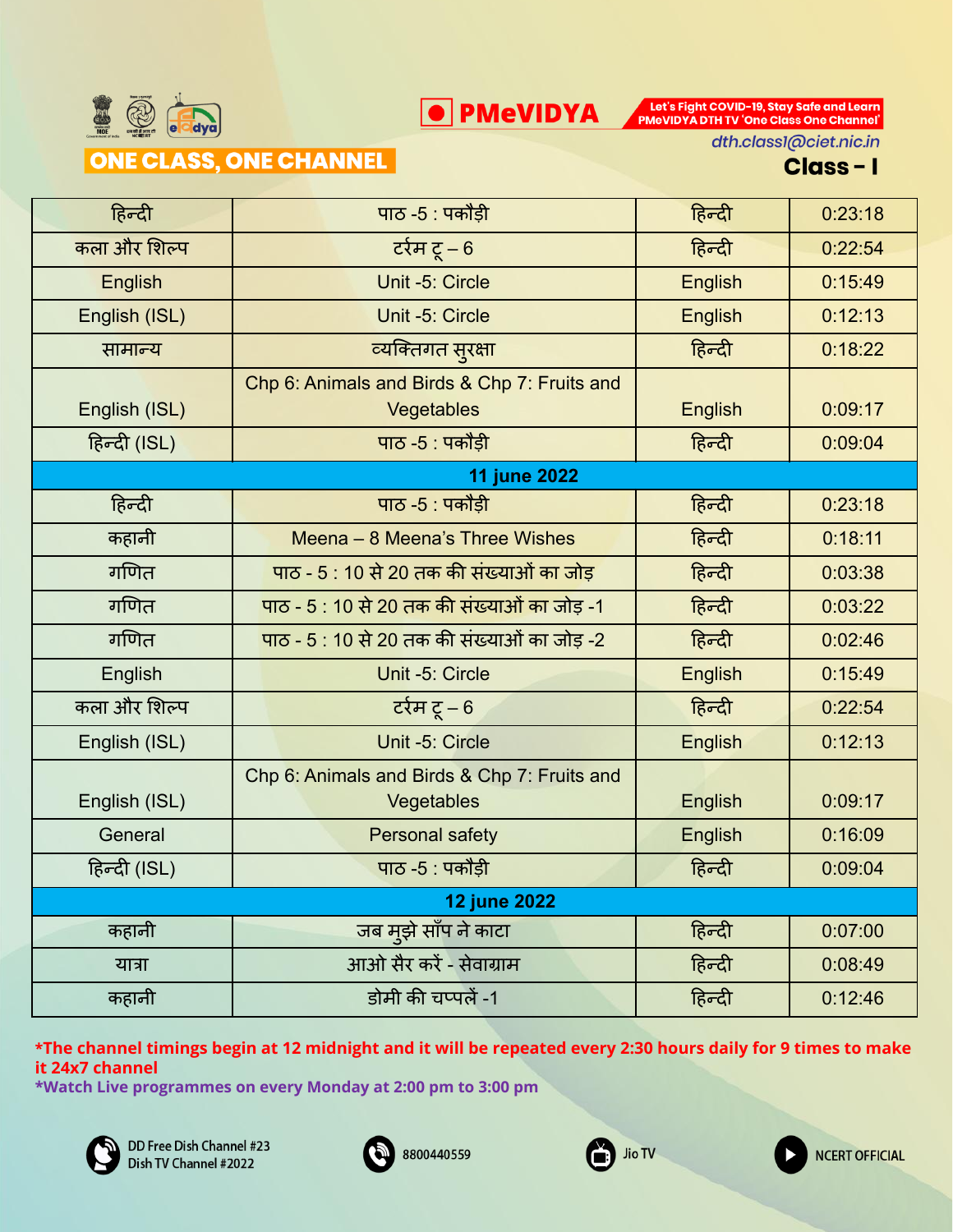

Let's Fight COVID-19, Stay Safe and Learn<br>PMeVIDYA DTH TV 'One Class One Channel'

### ONE CLASS, ONE CHANNEL

dth.class1@ciet.nic.in

Class-I

**NCERT OFFICIAL** 

| कहानी                                     | एक अनेक और एकता                                      | हिन्दी         | 0:06:58 |
|-------------------------------------------|------------------------------------------------------|----------------|---------|
| General                                   | <b>Colours Around Us</b>                             | <b>English</b> | 0:14:25 |
| कहानी                                     | सोने का अंडा देने वाली मुर्गी                        | हिन्दी         | 0:08:04 |
| <b>Story Telling</b>                      | Meena $-5$                                           | हिन्दी         | 0:12:15 |
| कला और शिल्प                              | <b>Lion and Little Red Blood</b>                     | हिन्दी         | 0:05:39 |
| कहानी                                     | ताजमहल                                               | हिन्दी         | 0:10:07 |
| कला और शिल्प                              | बबलू की नाव                                          | हिन्दी         | 0:20:55 |
| कला और शिल्प                              | ओरिगेमी (कागज़ कला) -1                               | हिन्दी         | 0:10:33 |
| कला और शिल्प                              | Toys from Trash: Babloo's Boat                       | हिन्दी         | 0:04:42 |
| General (CWSN)                            | हाथी चल्लम चल्लम                                     | हिन्दी         | 0:06:53 |
| सांस्कृतिक विरासत: कला,<br>संगीत और नृत्य |                                                      |                |         |
|                                           |                                                      |                |         |
|                                           | कला उत्सव - 2021-22                                  | हिन्दी         | 0:07:23 |
|                                           | 13 june 2022                                         |                |         |
| गणित                                      | पाठ - 5 : 10 से 20 तक की संख्याओं का घटाव            | हिन्दी         | 0:03:48 |
| गणित                                      | पाठ - 5 : 10 से 20 तक की संख्याओं का घटाव -1         | हिन्दी         | 0:02:56 |
| गणित                                      | <u> पाठ - 5 : 10 से 20 तक की संख्याओं का घटाव -2</u> | हिन्दी         | 0:03:52 |
| कहानी                                     | जब मुझे साँप ने काटा                                 | हिन्दी         | 0:07:00 |
| हिन्दी                                    | पाठ -5 : पकौड़ी -1                                   | हिन्दी         | 0:14:15 |
| सांस्कृतिक विरासत: कला,<br>संगीत और नृत्य |                                                      |                |         |
|                                           | कला उत्सव - 2021-22                                  | हिन्दी         | 0:07:23 |
| English                                   | Unit 6: If I Were an Apple                           | English        | 0:13:36 |

**\*The channel timings begin at 12 midnight and it will be repeated every 2:30 hours daily for 9 times to make it 24x7 channel**





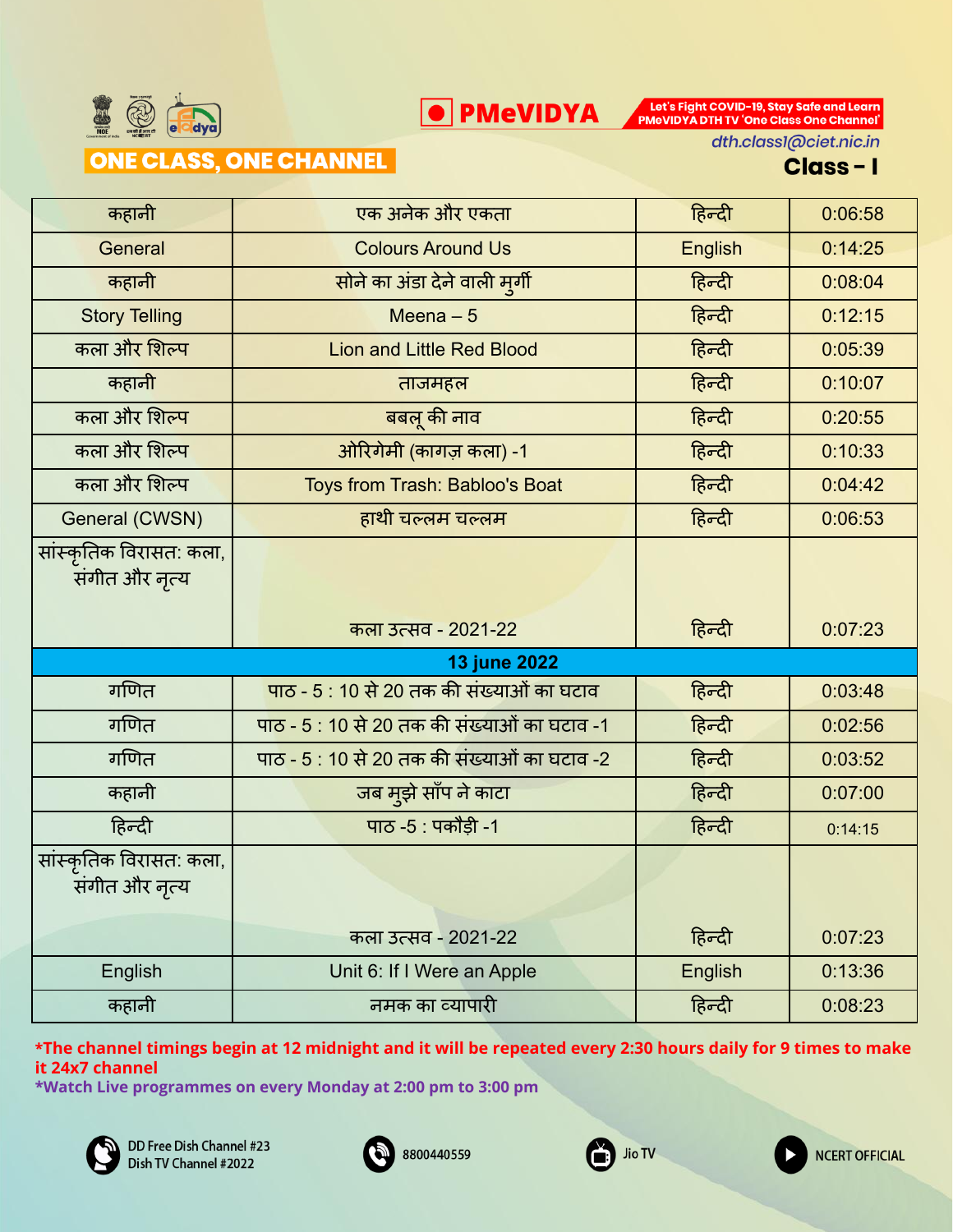

Let's Fight COVID-19, Stay Safe and Learn<br>PMeVIDYA DTH TV 'One Class One Channel'

### ONE CLASS, ONE CHANNEL

dth.class1@ciet.nic.in

#### Class-I

| Urdu               | Chap 5: Huroof e Tahajii-5                                 | <b>Urdu</b>    | 0:28:02 |
|--------------------|------------------------------------------------------------|----------------|---------|
| कला और शिल्प       | टर्रम टू – 7                                               | हिन्दी         | 0:23:24 |
| Maths (ISL)        | chp-5: Number from Ten to Twenty-3                         | <b>English</b> | 0:15:05 |
| कहानी              | सोने का अंडा देने वाली मुर्गी                              | हिन्दी         | 0:08:04 |
|                    | <b>14 june 2022</b>                                        |                |         |
| गणित               | पाठ - 6: समय                                               | हिन्दी         | 0:31:00 |
| हिन्दी             | पाठ -5 : पकौड़ी -2                                         | हिन्दी         | 0:17:21 |
| कला और शिल्प       | टर्रम टू – 8                                               | हिन्दी         | 0:24:06 |
| English            | Unit 6: If I Were an Apple                                 | English        | 0:13:36 |
| General (CWSN)     | <b>Chuskit goes to School</b>                              | <b>English</b> | 0:07:54 |
| Urdu               | Chap 5: Huroof e Tahajii-5                                 | Urdu           | 0:28:02 |
| कहानी              | बस के नीचे बाघ                                             | हिन्दी         | 0:05:53 |
| Maths (ISL)        | Chp-5: Number from Ten to Twenty-4                         | English        | 0:09:16 |
|                    | <b>15 june 2022</b>                                        |                |         |
| हिन्दी             | पाठ -5 : पकौड़ी - 3: अक्षर "ग"                             | हिन्दी         | 0:11:59 |
| कला और शिल्प       | र्टरम टू – 8                                               | हिन्दी         | 0:24:06 |
| English            | Unit 6: If I Were an Apple                                 | English        | 0:13:36 |
| <b>Mathematics</b> | Chp-5: Comparison of numbers from 10-20 - 1                | English        | 0:04:36 |
| <b>Mathematics</b> | Chp-5 : Comparison of numbers from 10-20 - 2               | English        | 0:05:01 |
| <b>Mathematics</b> | Chp-5 : Comparison of numbers from 10-20 - 3               | English        | 0:04:14 |
| कला और शिल्प       | बबलू की नाव                                                | हिन्दी         | 0:20:55 |
| English (ISL)      | Unit 6: If I Were an Apple                                 | English        | 0:06:08 |
| कला और शिल्प       | आओ खिलौने बनाएं                                            | हिन्दी         | 0:25:25 |
| English (ISL)      | Chp 6: Animals and Birds & Chp 7: Fruits and<br>Vegetables | English        | 0:09:17 |

**\*The channel timings begin at 12 midnight and it will be repeated every 2:30 hours daily for 9 times to make it 24x7 channel**







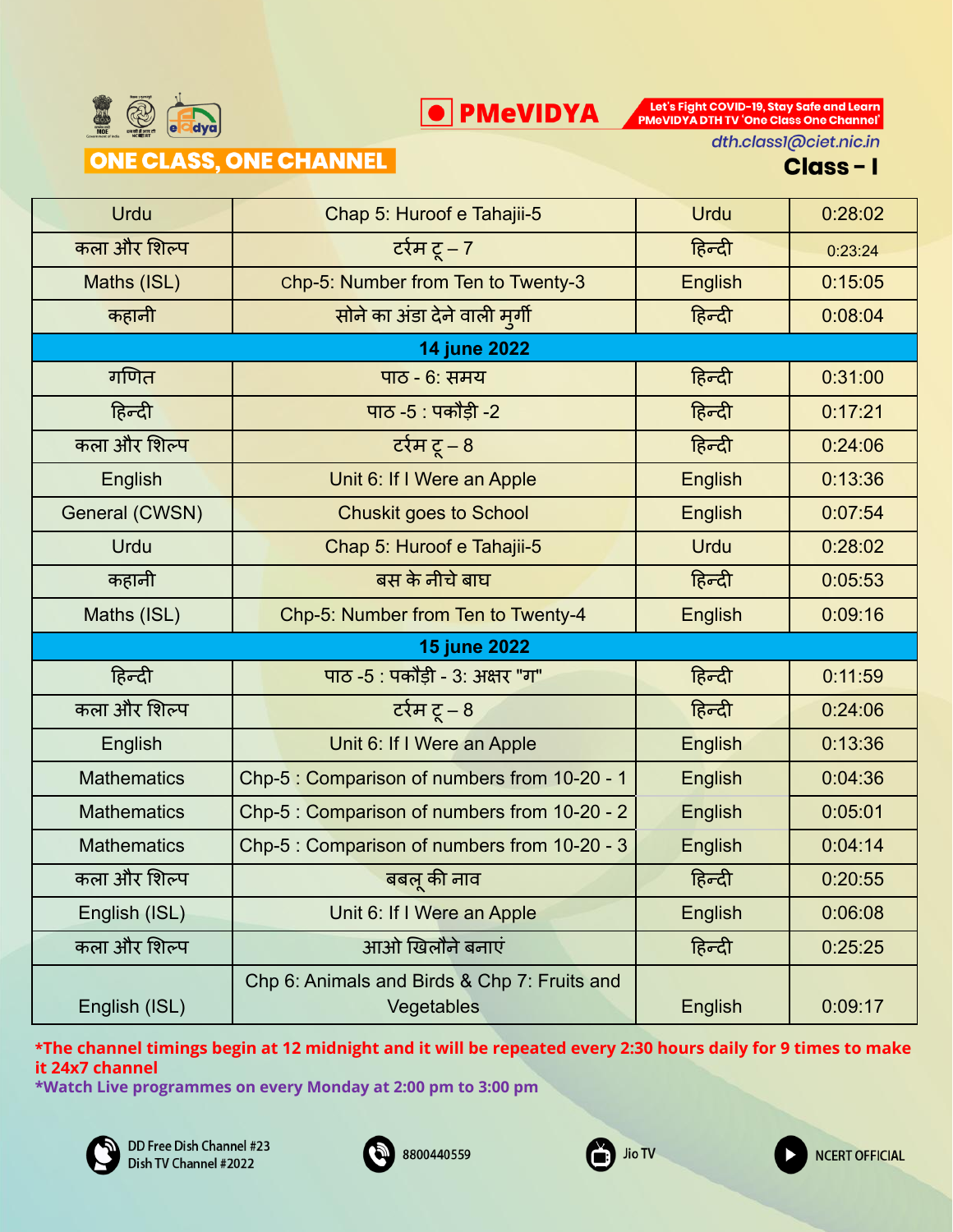

Let's Fight COVID-19, Stay Safe and Learn<br>PMeVIDYA DTH TV 'One Class One Channel'

ONE CLASS, ONE CHANNEL

dth.class1@ciet.nic.in

Class-I

| हिन्दी (ISL)       | पाठ -6 : छुक-छुक गाड़ी                                     | हिन्दी         | 0:10:49 |
|--------------------|------------------------------------------------------------|----------------|---------|
|                    |                                                            |                |         |
|                    | 16 june 2022                                               |                |         |
| हिन्दी             | पाठ -6 : छुक-छुक गाड़ी भाग -1                              | हिन्दी         | 0:20:57 |
| General (CWSN)     | एक दिन की बादशाहत                                          | हिन्दी         | 0:15:47 |
| <b>English</b>     | Unit 6: If I Were an Apple                                 | <b>English</b> | 0:13:36 |
| <b>Mathematics</b> | Chp-5 : Addition of numbers from 10-20                     | English        | 0:03:38 |
| <b>Mathematics</b> | Chp-5 : Addition of numbers from 10-20 - 1                 | <b>English</b> | 0:03:22 |
| <b>Mathematics</b> | Chp-5 : Addition of numbers from 10-20 - 2                 | English        | 0:02:40 |
| कला और शिल्प       | र्टरम टू – 9                                               | हिन्दी         | 0:22:43 |
| English (ISL)      | Unit 6: If I Were an Apple                                 | <b>English</b> | 0:06:08 |
| कहानी              | ईदगाह                                                      | हिन्दी         | 0:28:19 |
|                    | Chp 6: Animals and Birds & Chp 7: Fruits and               |                |         |
| English (ISL)      | Vegetables                                                 | <b>English</b> | 0:09:17 |
| हिन्दी (ISL)       | पाठ -6 : छुक-छुक गाड़ी                                     | हिन्दी         | 0:10:49 |
|                    | <b>17 june 2022</b>                                        |                |         |
| गणित               | पाठ - 6: समय                                               | हिन्दी         | 0:31:00 |
| हिन्दी             | पाठ -6 : छुक-छुक गाड़ी भाग -1                              | हिन्दी         | 0:20:57 |
| कहानी              | गोद लिए दादा जी                                            | हिन्दी         | 0:18:44 |
| English            | Unit 6: If I Were an Apple                                 | English        | 0:13:05 |
| कला और शिल्प       | टर्रम टू – 9                                               | हिन्दी         | 0:22:43 |
| English (ISL)      | Unit 6: If I Were an Apple                                 | English        | 0:06:08 |
| English (ISL)      | Chp 6: Animals and Birds & Chp 7: Fruits and<br>Vegetables | English        | 0:09:17 |

**\*The channel timings begin at 12 midnight and it will be repeated every 2:30 hours daily for 9 times to make it 24x7 channel**







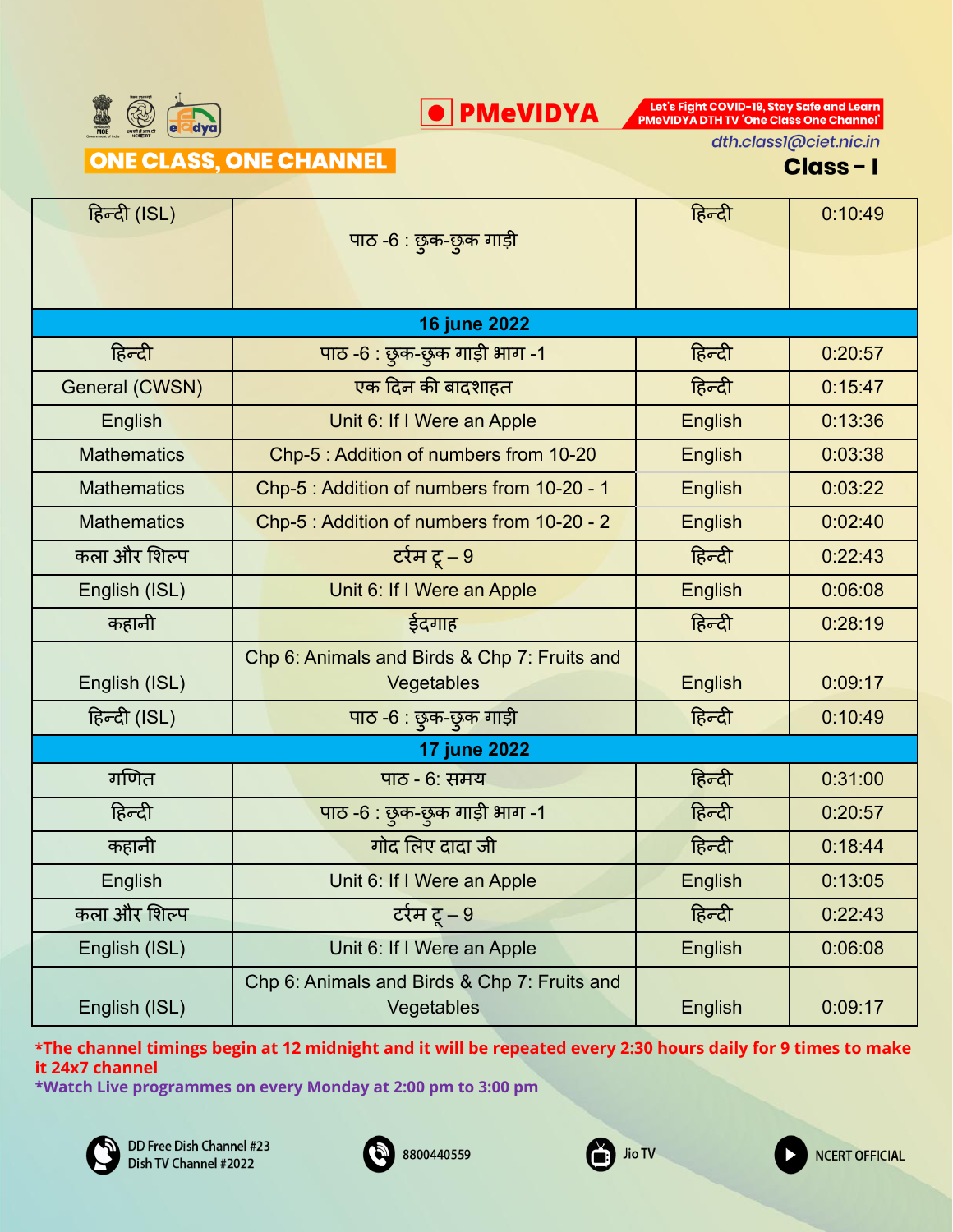

Let's Fight COVID-19, Stay Safe and Learn<br>PMeVIDYA DTH TV 'One Class One Channel'

ONE CLASS, ONE CHANNEL

dth.class1@ciet.nic.in

Class-I

| General (CWSN)      | कोई ला दे मुझे                                             | हिन्दी  | 0:03:54 |  |
|---------------------|------------------------------------------------------------|---------|---------|--|
|                     | पाठ -6 : छुक-छुक गाड़ी                                     |         |         |  |
| हिन्दी (ISL)        |                                                            | हिन्दी  | 0:10:49 |  |
|                     | <b>18 june 2022</b>                                        |         |         |  |
| गणित                | पाठ - 6: समय                                               | हिन्दी  | 0:31:00 |  |
| सांस्कृतिक          | ईदगाह                                                      | हिन्दी  | 0:11:28 |  |
| हिन्दी              | पाठ -6 : छुक-छुक गाड़ी भाग -1                              | हिन्दी  | 0:20:57 |  |
| कहानी               | नमक का व्यापारी                                            | हिन्दी  | 0:08:23 |  |
| English             | Unit 6: If I Were an Apple                                 | English | 0:13:05 |  |
| कला और शिल्प        | र्टरम टू – 10                                              | हिन्दी  | 0:24:42 |  |
| English (ISL)       | Unit 6: If I Were an Apple                                 | English | 0:06:08 |  |
| English (ISL)       | Chp 6: Animals and Birds & Chp 7: Fruits and<br>Vegetables | English | 0:09:17 |  |
| हिन्दी (ISL)        | पाठ -6 : छुक-छुक गाड़ी                                     | हिन्दी  | 0:10:49 |  |
|                     | <b>19 june 2022</b>                                        |         |         |  |
| General             | Meena - 3: Saving the Life                                 | हिन्दी  | 0:13:28 |  |
| कहानी               | Meena - 8 Meena's Three Wishes                             | हिन्दी  | 0:18:11 |  |
| कहानी               | ईदगाह                                                      | हिन्दी  | 0:28:19 |  |
| कहानी               | ताजमहल                                                     | हिन्दी  | 0:10:07 |  |
| कला और शिल्प        | बबलू की नाव                                                | हिन्दी  | 0:20:55 |  |
| कला और शिल्प        | <u> टर्रम टू – 11</u>                                      | हिन्दी  | 0:22:57 |  |
| General             | <b>Colours Around Us</b>                                   | English | 0:14:25 |  |
| कहानी               | नमक का व्यापारी                                            | हिन्दी  | 0:08:23 |  |
| <b>20 june 2022</b> |                                                            |         |         |  |

**\*The channel timings begin at 12 midnight and it will be repeated every 2:30 hours daily for 9 times to make it 24x7 channel**







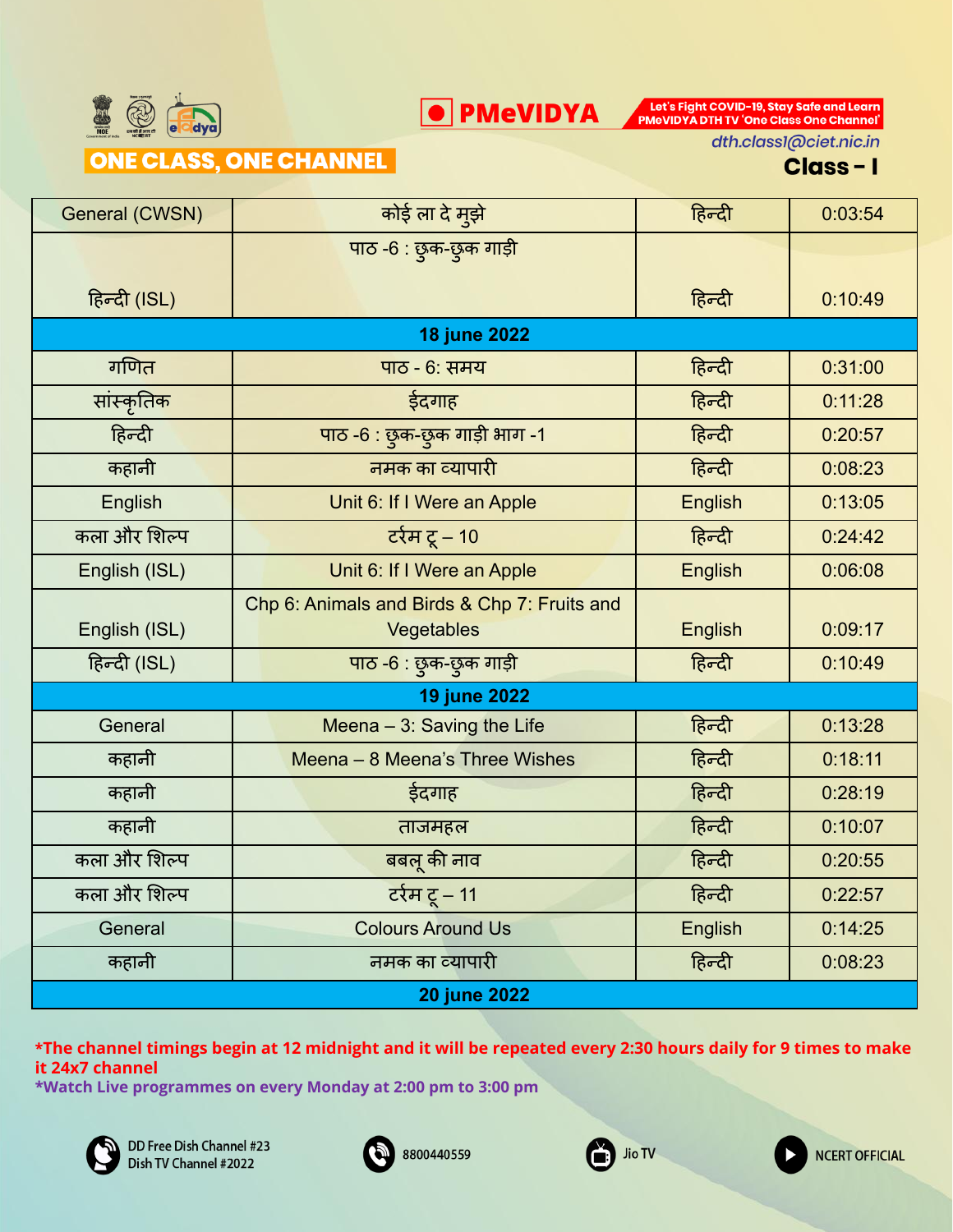

Let's Fight COVID-19, Stay Safe and Learn<br>PMeVIDYA DTH TV 'One Class One Channel'

ONE CLASS, ONE CHANNEL

dth.class1@ciet.nic.in

Class-I

| गणित               | पाठ - 6: समय                                 | हिन्दी         | 0:23:14 |
|--------------------|----------------------------------------------|----------------|---------|
| कहानी              | ईदगाह                                        | हिन्दी         | 0:28:19 |
| हिन्दी             | पाठ -6 : छुक-छुक गाड़ी भाग -2                | हिन्दी         | 0:13:56 |
| <b>English</b>     | Unit 6: If I Were an Apple                   | <b>English</b> | 0:13:05 |
| General            | Personal safety                              | <b>English</b> | 0:16:09 |
| <b>Urdu</b>        | Chap 6: Huroof e Tahajii-6                   | <b>Urdu</b>    | 0:22:17 |
| Maths (ISL)        | Chp-6: Time                                  | <b>English</b> | 0:10:44 |
| कहानी              | हुद हुद                                      | हिन्दी         | 0:09:09 |
|                    | <b>21 june 2022</b>                          |                |         |
| गणित               | पाठ - 6: समय                                 | हिन्दी         | 0:23:14 |
| हिन्दी             | पाठ -6 : छुक-छुक गाड़ी भाग -2                | हिन्दी         | 0:13:56 |
| कला और शिल्प       | बबलू की नाव                                  | हिन्दी         | 0:20:55 |
| English            | Unit 6: If I Were an Apple                   | <b>English</b> | 0:13:05 |
| कहानी              | ताजमहल                                       | हिन्दी         | 0:10:07 |
| Urdu               | Chap 6: Huroof e Tahajii-6                   | <b>Urdu</b>    | 0:22:17 |
| कला और शिल्प       | टर्रम टू – 11                                | हिन्दी         | 0:22:57 |
| Maths (ISL)        | Chp-6: Time                                  | <b>English</b> | 0:10:44 |
|                    | <b>22 june 2022</b>                          |                |         |
| हिन्दी             | पाठ -6 : छुक-छुक गाड़ी भाग -2                | हिन्दी         | 0:13:56 |
| कला और शिल्प       | टर्रम टू – 11                                | हिन्दी         | 0:22:57 |
| English            | Unit 6: Our Tree                             | English        | 0:08:57 |
| <b>Mathematics</b> | Chp-6: Time                                  | English        | 0:32:44 |
| General (CWSN)     | एक दिन की बादशाहत                            | हिन्दी         | 0:15:47 |
| English (ISL)      | Unit 6: Our Tree                             | <b>English</b> | 0:14:14 |
| English (ISL)      | Chp 6: Animals and Birds & Chp 7: Fruits and | English        | 0:09:17 |

**\*The channel timings begin at 12 midnight and it will be repeated every 2:30 hours daily for 9 times to make it 24x7 channel**





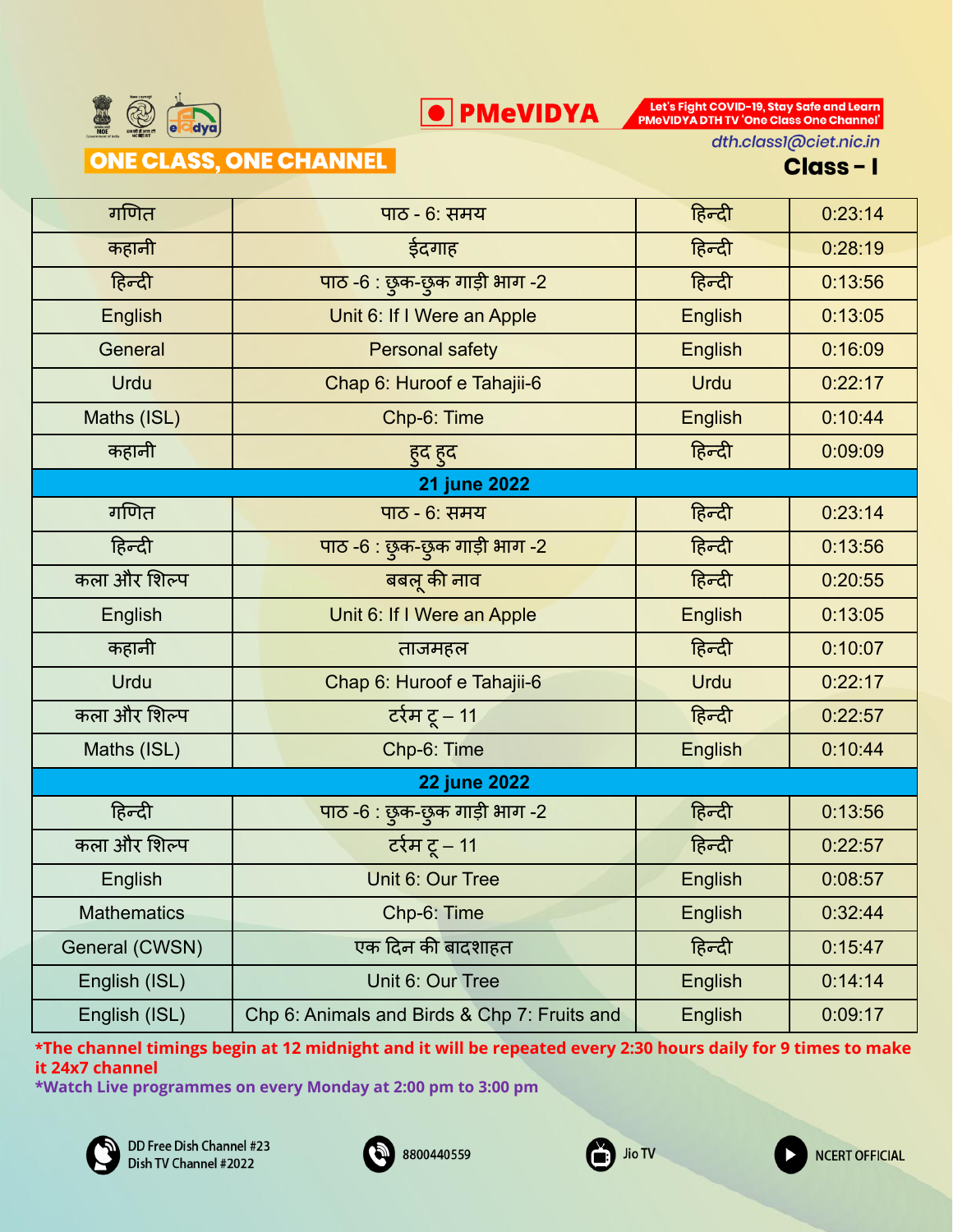

Let's Fight COVID-19, Stay Safe and Learn<br>PMeVIDYA DTH TV 'One Class One Channel'

ONE CLASS, ONE CHANNEL

dth.class1@ciet.nic.in

Class-I

**NCERT OFFICIAL** 

|                    | Vegetables                                   |                |         |
|--------------------|----------------------------------------------|----------------|---------|
| कहानी              | रंगा सियार                                   | हिन्दी         | 0:07:13 |
| हिन्दी (ISL)       | पाठ -6 : छुक-छुक गाड़ी                       | हिन्दी         | 0:10:49 |
|                    | <b>23 june 2022</b>                          |                |         |
| हिन्दी             | पाठ -6 : छुक-छुक गाड़ी भाग -3                | हिन्दी         | 0:15:13 |
| कहानी              | Meena - Who is Afraid of the Bully           | हिन्दी         | 0:12:15 |
| यात्रा             | आओ सैर करें - नालन्दा                        | हिन्दी         | 0:05:15 |
| English            | Unit 6: Our Tree                             | <b>English</b> | 0:08:57 |
| गीत                | फूलों की घाटी में                            | हिन्दी         | 0:05:39 |
| <b>Mathematics</b> | Chp-6: Time                                  | English        | 0:24:57 |
| कला और शिल्प       | <u>र्टरम टू – 12</u>                         | हिन्दी         | 0:21:29 |
| English (ISL)      | Unit 6: Our Tree                             | <b>English</b> | 0:14:14 |
| General (CWSN)     | बहादुर बिट्टो                                | हिन्दी         | 0:09:09 |
|                    | Chp 6: Animals and Birds & Chp 7: Fruits and |                |         |
| English (ISL)      | Vegetables                                   | English        | 0:09:17 |
| हिन्दी (ISL)       | पाठ -6 : छुक-छुक गाड़ी                       | हिन्दी         | 0:10:49 |
|                    | <b>24 june 2022</b>                          |                |         |
| गणित               | पाठ - 6 : क्रियाकलापों का क्रम               | हिन्दी         | 0:04:49 |
| गणित               | पाठ - 6 : क्रियाकलापों का क्रम -1            | हिन्दी         | 0:03:50 |
| गणित               | पाठ - 6 : क्रियाकलापों का क्रम -2            | हिन्दी         | 0:03:03 |
| कहानी              | विष्णू का वरदान                              | हिन्दी         | 0:10:00 |
| हिन्दी             | पाठ -6 : छुक-छुक गाड़ी भाग -3                | हिन्दी         | 0:15:13 |
| कहानी              | गोद लिए दादा जी                              | हिन्दी         | 0:18:44 |
| English            | Unit 6: Our Tree                             | <b>English</b> | 0:08:57 |

**\*The channel timings begin at 12 midnight and it will be repeated every 2:30 hours daily for 9 times to make it 24x7 channel**





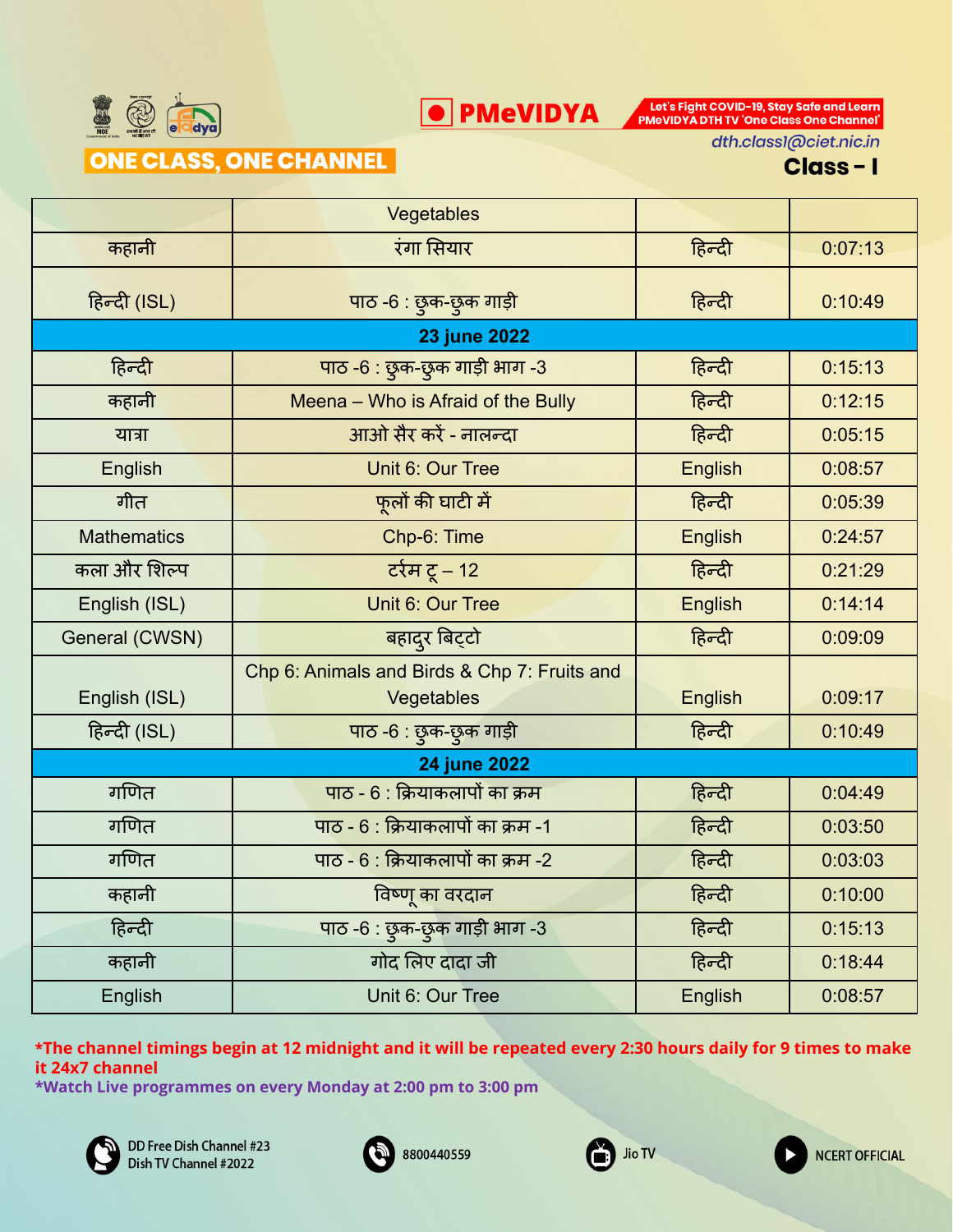

Let's Fight COVID-19, Stay Safe and Learn<br>PMeVIDYA DTH TV 'One Class One Channel'

#### ONE CLASS, ONE CHANNEL

dth.class1@ciet.nic.in

Class-I

| कला और शिल्प        | <u>र्टरम टू – 12</u>                                       | हिन्दी         | 0:21:29 |
|---------------------|------------------------------------------------------------|----------------|---------|
| English (ISL)       | Unit 6: Our Tree                                           | <b>English</b> | 0:14:14 |
| English (ISL)       | Chp 6: Animals and Birds & Chp 7: Fruits and<br>Vegetables | <b>English</b> | 0:09:17 |
| General             | <b>Personal safety</b>                                     | English        | 0:16:09 |
| हिन्दी (ISL)        | पाठ -6 : छुक-छुक गाड़ी                                     | हिन्दी         | 0:10:49 |
|                     | <b>25 june 2022</b>                                        |                |         |
| गणित                | पाठ - 6 : क्रियाकलापों का क्रम                             | हिन्दी         | 0:04:49 |
| गणित                | पाठ - 6 : क्रियाकलापों का क्रम -1                          | हिन्दी         | 0:03:50 |
| गणित                | पाठ - 6 : क्रियाकलापों का क्रम -2                          | हिन्दी         | 0:03:03 |
| हिन्दी              | पाठ -6 : छुक-छुक गाड़ी भाग -3                              | हिन्दी         | 0:15:13 |
| सामान्य             | व्यक्तिगत सुरक्षा                                          | हिन्दी         | 0:18:22 |
| English             | Unit 6: Our Tree                                           | English        | 0:08:57 |
| कहानी               | जब मुझे साँप ने काटा                                       | हिन्दी         | 0:07:00 |
| English (ISL)       | Unit 6: Our Tree                                           | <b>English</b> | 0:14:14 |
| कला और शिल्प        | र्टरम टू – 13                                              | हिन्दी         | 0:23:36 |
| English (ISL)       | Chp 6: Animals and Birds & Chp 7: Fruits and<br>Vegetables | <b>English</b> | 0:09:17 |
| कहानी               | बिल्ली का पंजा                                             | हिन्दी         | 0:17:56 |
| हिन्दी (ISL)        | पाठ -6 : छुक-छुक गाड़ी                                     | हिन्दी         | 0:10:49 |
| <b>26 june 2022</b> |                                                            |                |         |
| कहानी               | एक अनेक और एकता                                            | हिन्दी         | 0:06:58 |
| कहानी               | ईदगाह                                                      | हिन्दी         | 0:28:19 |
| यात्रा              | आओ सैर करें - पोरबंदर                                      | हिन्दी         | 0:04:32 |
| कहानी               | ताजमहल                                                     | हिन्दी         | 0:10:07 |

**\*The channel timings begin at 12 midnight and it will be repeated every 2:30 hours daily for 9 times to make it 24x7 channel**







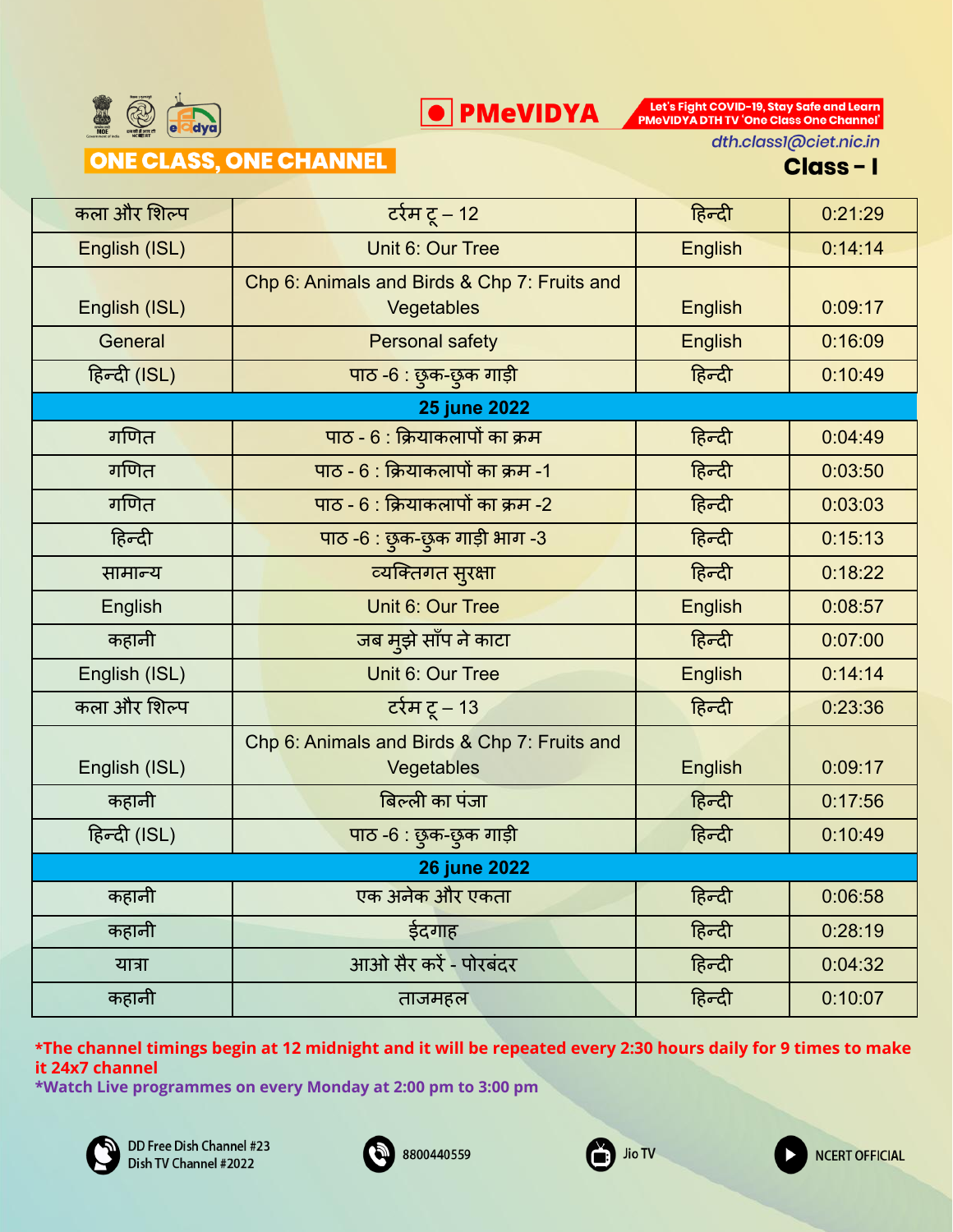

#### ONE CLASS, ONE CHANNEL

Let's Fight COVID-19, Stay Safe and Learn<br>PMeVIDYA DTH TV 'One Class One Channel'

dth.class1@ciet.nic.in

Class-I

| कला और शिल्प   | बबलू की नाव                     | हिन्दी         | 0:20:55 |
|----------------|---------------------------------|----------------|---------|
| कहानी          | Meena $-5$                      | हिन्दी         | 0:12:15 |
| General        | Aao Sair Karen Nalanda          | हिन्दी         | 0:05:15 |
| कला और शिल्प   | <u>र्टरम टू – 13</u>            | हिन्दी         | 0:23:36 |
| General (CWSN) | बहादुर बिट्टो                   | हिन्दी         | 0:09:09 |
| यात्रा         | आओ सैर करें - कन्याकुमारी       | हिन्दी         | 0:06:04 |
| General (CWSN) | <b>Chuskit goes to School</b>   | <b>English</b> | 0:07:54 |
|                | 27 june 2022                    |                |         |
| गणित           | पाठ - 6 : गतिविधियों की अवधि -1 | हिन्दी         | 0:05:03 |
| गणित           | पाठ - 6 : गतिविधियों की अवधि -2 | हिन्दी         | 0:02:55 |
| गणित           | पाठ - 6 : गतिविधियों की अवधि -3 | हिन्दी         | 0:03:12 |
| हिन्दी         | पाठ -6 : छुक-छुक गाड़ी          | हिन्दी         | 0:30:28 |
| कला और शिल्प   | ओरिगेमी (कागज़ कला) -2          | हिन्दी         | 0:15:01 |
| English        | Unit 6: Our Tree                | <b>English</b> | 0:13:49 |
| Urdu           | Chap 6: Huroof e Tahajii-6      | <b>Urdu</b>    | 0:22:17 |
| General (CWSN) | ईदगाह                           | हिन्दी         | 0:29:54 |
| Maths (ISL)    | Chp-6: Time                     | <b>English</b> | 0:10:44 |
| कला और शिल्प   | Toys from Trash: Bunny Rabbit   | हिन्दी         | 0:03:12 |
| 28 june 2022   |                                 |                |         |
| गणित           | पाठ - 6 : गतिविधियों की अवधि -1 | हिन्दी         | 0:05:03 |
| गणित           | पाठ - 6 : गतिविधियों की अवधि -2 | हिन्दी         | 0:02:55 |
| गणित           | पाठ - 6 : गतिविधियों की अवधि -3 | हिन्दी         | 0:03:12 |
| हिन्दी         | पाठ -6 : छुक-छुक गाड़ी          | हिन्दी         | 0:30:28 |
| कला और शिल्प   | ओरिगेमी (कागज़ कला) -3          | हिन्दी         | 0:17:18 |
| English        | Unit 6: Our Tree                | English        | 0:13:49 |

**O** PMeVIDYA

**\*The channel timings begin at 12 midnight and it will be repeated every 2:30 hours daily for 9 times to make it 24x7 channel**







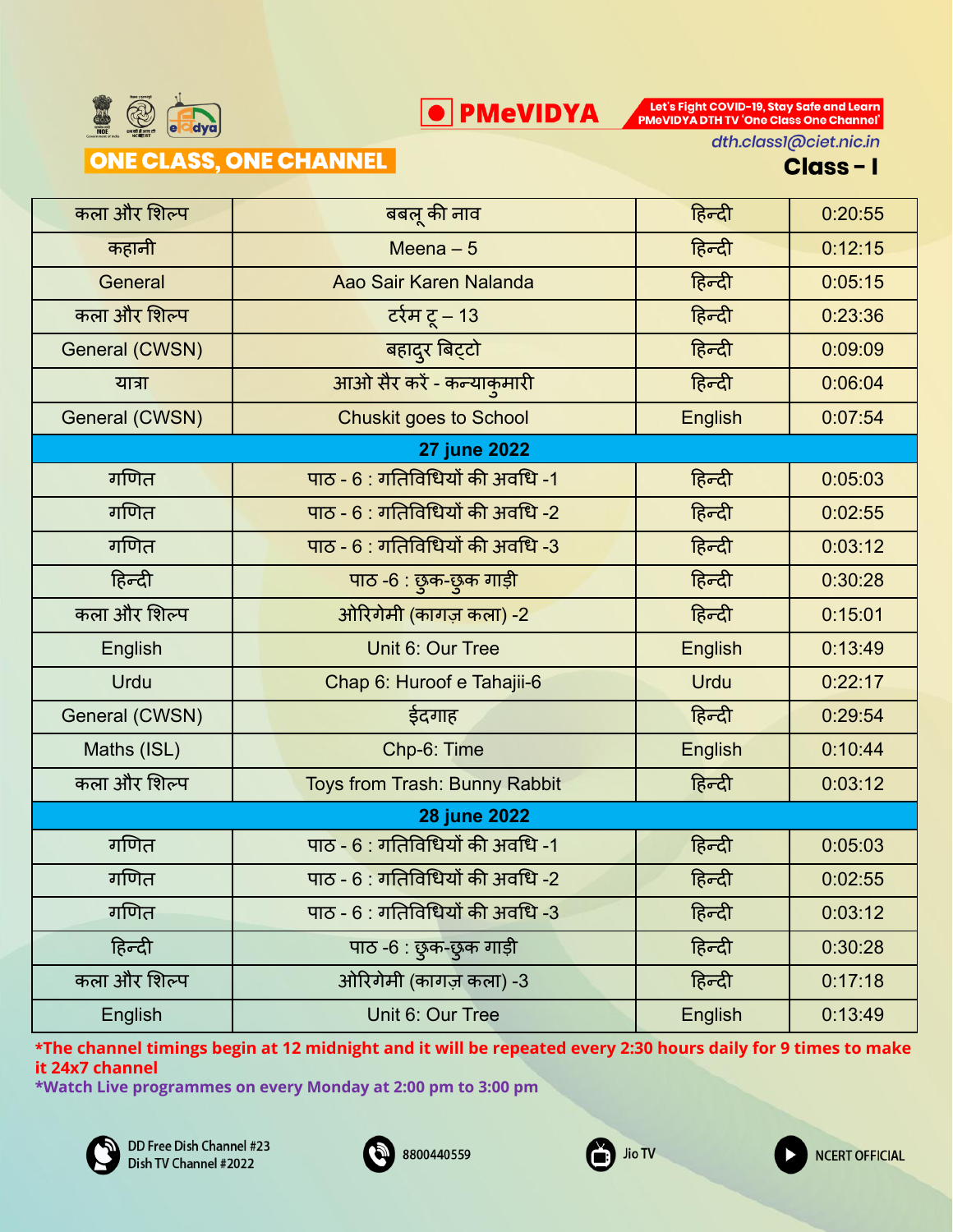

Let's Fight COVID-19, Stay Safe and Learn<br>PMeVIDYA DTH TV 'One Class One Channel'

### ONE CLASS, ONE CHANNEL

dth.class1@ciet.nic.in

Class-I

| कला और शिल्प       | आओ खिलौने बनाएं                              | हिन्दी         | 0:25:25 |
|--------------------|----------------------------------------------|----------------|---------|
| <b>Urdu</b>        | Chap 6: Huroof e Tahajii-6                   | <b>Urdu</b>    | 0:22:17 |
| यात्रा             | आओ सैर करें - कन्याकुमारी                    | हिन्दी         | 0:06:04 |
| Maths (ISL)        | Chp-6: Time                                  | English        | 0:10:44 |
|                    | <b>29 june 2022</b>                          |                |         |
| हिन्दी             | पाठ -6 : छुक-छुक गाड़ी                       | हिन्दी         | 0:30:28 |
| <b>English</b>     | Unit 6: Our Tree                             | <b>English</b> | 0:13:49 |
| सामान्य            | हाथ धोने की विधि                             | हिन्दी         | 0:02:47 |
| <b>Mathematics</b> | Chp-6 : Sequence of events                   | English        | 0:04:48 |
| <b>Mathematics</b> | Chp-6 : Sequence of events - 1               | <b>English</b> | 0:03:50 |
| <b>Mathematics</b> | Chp-6 : Sequence of events - 2               | <b>English</b> | 0:03:03 |
| सामान्य            | व्यक्तिगत सुरक्षा                            | हिन्दी         | 0:18:22 |
| English (ISL)      | Unit 6: Our Tree                             | <b>English</b> | 0:14:14 |
|                    | Chp 6: Animals and Birds & Chp 7: Fruits and |                |         |
| English (ISL)      | Vegetables                                   | <b>English</b> | 0:09:17 |
| कला और शिल्प       | आओ खिलौने बनाएं                              | हिन्दी         | 0:25:25 |
| हिन्दी (ISL)       | पाठ -6 : छुक-छुक गाड़ी                       | हिन्दी         | 0:10:49 |
|                    | 30 june 2022                                 |                |         |
| हिन्दी             | पाठ -6 : छुक-छुक गाड़ी                       | हिन्दी         | 0:30:28 |
| English            | Unit 6: Our Tree                             | <b>English</b> | 0:13:49 |
| कहानी              | ईदगाह                                        | हिन्दी         | 0:28:19 |
| <b>Mathematics</b> | Chp-6 : Duration of events - 1               | English        | 0:05:03 |
| <b>Mathematics</b> | Chp-6 : Duration of events - 2               | English        | 0:02:54 |
| <b>Mathematics</b> | Chp-6 : Duration of events - 3               | English        | 0:03:12 |
| English (ISL)      | Unit 6: Our Tree                             | English        | 0:14:14 |

**\*The channel timings begin at 12 midnight and it will be repeated every 2:30 hours daily for 9 times to make it 24x7 channel**